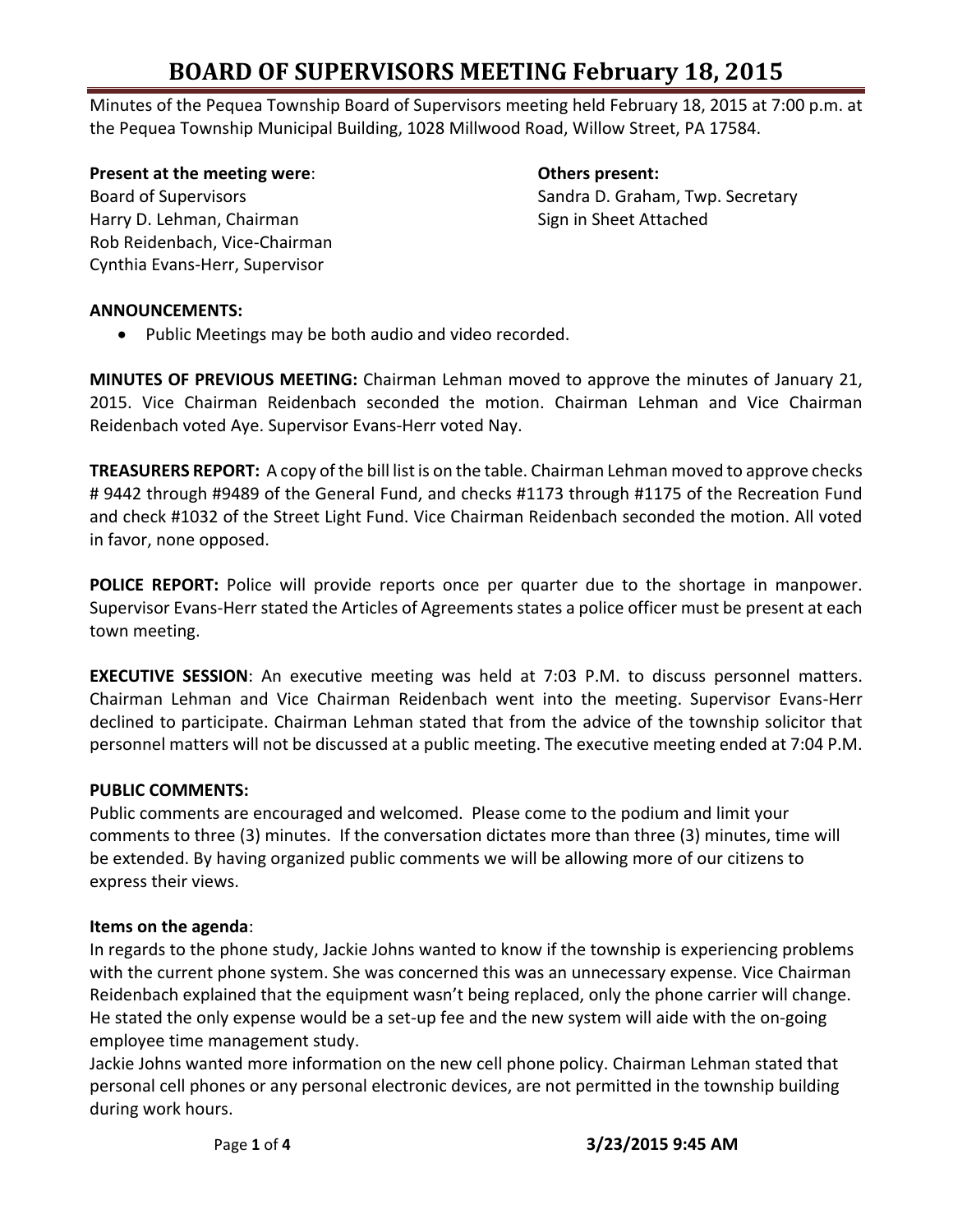Jackie Johns asked why the Administrative Liaison subject was on the agenda since it was addressed in January. Chairman Lehman explained a vote for inclusion to the new personnel policy is needed. Ms. John's asked if the changes were an effort to prevent Supervisor Evans-Herr from communicating with the staff. Chairman Lehman explained that all communication, from the board or employees, should be addressed with the liaison.

Supervisor Evans-Herr stated there was no personnel policy meeting to discuss policy changes and she had no knowledge of the changes.

Items not on the agenda

#### **OLD BUSINESS**:

- 1. Phone Study Update Vice Chairman stated this is a time management device and he moved to authorize finalization of the two year Comcast phone contract pending we don't receive a termination fee from the current carrier. Chairman Lehman seconded the motion. Supervisor Evans-Herr said the information she received from Windstream states the Pequea Township is in a binding contract. She also believes the reason for the change is targeted at her. Chairman Lehman and Vice Chairman Reidenbach voted Aye. Supervisor Evans-Herr voted Nay.
- 2. Cell phone/Electronic Device Policy- Chairman Lehman moved to amend the personnel policy which was outlined by the Solicitors law firm in regards to cell phone and electronic devices, computers and any other changes noted. Vice Chairman Reidenbach seconded the motion. Supervisor Evans-Herr opposed, she stated there was no personnel meeting, she did not have an input and the first she saw this information was Friday before this meeting. Chairman Lehman and Vice Chairman Reidenbach voted Aye. Supervisor Evans-Herr voted Nay.

### **NEW BUSINESS:**

- 1. Proposed Settlement 12 Leesburg Drive Chairman Lehman moved to instruct the code enforcement officer to withdraw the civil action against Emerson and Patty Haines upon receipt of a check of a check in the amount of \$851.00 to cover township costs, paid in two installments no later than May 1, 2015. A receipt of an executed contract with a contractor for installation of a one hour fire rated assembly to correct the violation. Vice Chairman Reidenbach seconded the motion. Supervisor Evans-Herr thinks it would be a benefit to the township to continue the hearing until both installments have been made. Chairman Lehman and Vice Chairman Reidenbach voted Aye. Supervisor Evans-Herr voted Nay.
- 2. Accept resignation of Janet Hess, Flagpole/Memorial Committee- Chairman Lehman moved to accept the resignation of Janet Hess, member of the Flagpole/Memorial Committee. Vice Chairman Reidenbach seconded the motion. All voted in favor, none opposed.
- 3. Personnel Policy update Administrative Liaison Chairman Lehman moved to amend the personnel policy as outlined by the solicitor's law firm in regards to the Administrative Liaison definitions etcetera. Vice Chairman Reidenbach seconded the motion. Supervisor Evans-Herr objected stating an Administrative Liaison has no position in a personnel policy and her first knowledge of this being added to the policy was Friday. Chairman Lehman and Vice Chairman Reidenbach voted Aye. Supervisor Evans-Herr voted Nay.
- 4. Appoint Alternate Zoning Hearing Board Member(s) Chairman Lehman voted to appoint John Badorf as alternate Zoning Hearing Board member until January 1, 2016. Vice Chairman Reidenbach seconded the motion. Chairman Lehman and Vice Chairman Reidenbach voted Aye. Supervisor Evans-Herr voted Nay. Chairman Lehman moved to appoint Dot Rineer as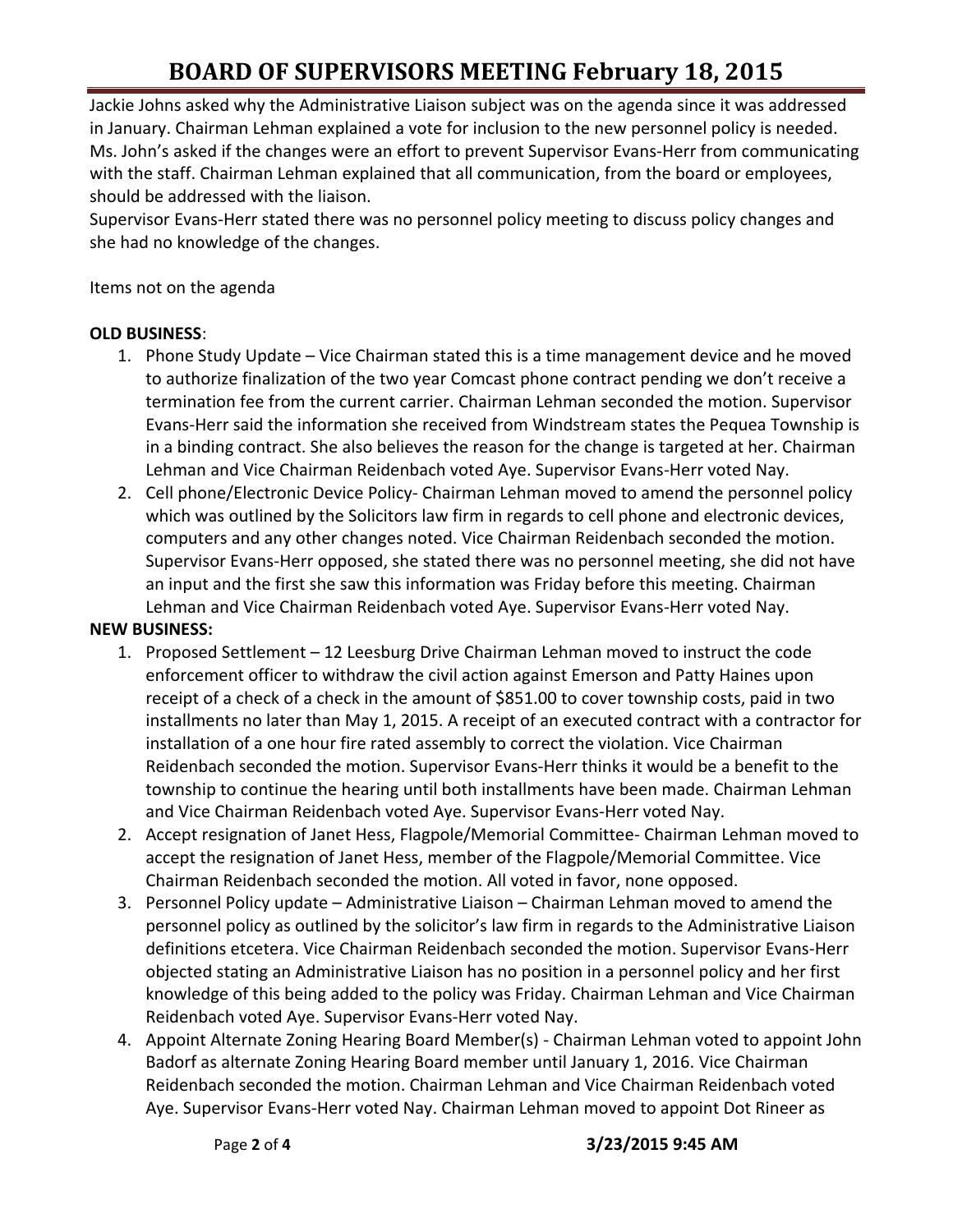alternate Zoning Hearing Board member until January 1, 2017. Vice Chairman Reidenbach seconded the motion. Chairman Lehman and Vice Chairman Reidenbach voted Aye. Supervisor Evans-Herr voted Nay.

- 5. Authorize to Advertise Bid Project- Radcliff Road-Cold in Place Recycling and Blacktopping The Roadmaster said this project is on Radcliff Road, from Linestown Road to a point 7,568 feet north, at an estimated cost of \$141,430.00, paid for with liquid fuel tax funds. Chairman Lehman moved to authorize the Roadmaster and Secretary to advertise the Cold In Place and Blacktopping bid for Radcliff Road. Vice Chairman Reidenbach seconded the motion. All voted in favor, none opposed.
- 6. Authorize to Advertise Bid Project- Radcliff Road-Seal Coat The Roadmaster said this project is a section of Radcliff Road, from Linestown Road to Byerland Church Road, approximately 7,504 SY, at an estimated cost of \$9,980.00, funded from the township general fund. Chairman Lehman moved to authorize the Roadmaster and Secretary to advertise the Seal Coat bid for Radcliff Road. Vice Chairman Reidenbach seconded the motion. All voted in favor, none opposed.
- 7. Authorize to Advertise Bid Project-Herrville Road Cold in Place Recycling and Blacktopping -The Roadmaster said this project is on Herrville Road from the Penn Dot shed to Ship Rock Road, approximately 6,380 SY, at an estimated cost of \$110,660.00, funded from the township general fund. Chairman Lehman moved to authorize the Roadmaster and Secretary to advertise the Cold in Place Recycling and Blacktopping bid for Herrville Road. Vice Chairman Reidenbach seconded the motion. All voted in favor, none opposed.
- 8. Authorize to Advertise Bid Project Leaman Road Cold in Place Recycling and Blacktopping-The Roadmaster said this project is on Leaman Road from Lark Lane to Nettie Lane, approximately 5,233 SY, at an estimated cost of \$109,000.00, funded by the township general fund. Chairman Lehman moved to authorize the Roadmaster and Secretary to advertise the Cold in Place Recycling and Blacktopping bid for Leaman Road. Vice Chairman Reidenbach seconded the motion. All voted in favor, none opposed.
- 9. Authorize to Advertise Bid Project Indian Hill Road Blacktopping- The Roadmaster said this project is on Indian Hill Road, from Route 324 to Mt. Hope School Road, approximately 8,578 SY, at an estimated cost of \$113,770.00, funded by the township general fund. Chairman Lehman moved to authorize the Roadmaster and Secretary to advertise the Blacktopping bid for Indian Hill Road. Vice Chairman Reidenbach seconded the motion. All voted in favor, none opposed.
- 10. Authorize to Advertise Bid Project Tomahawk Drive FiberMat and Micro Surfacing The Roadmaster said this project is on Tomahawk Drive, from New Danville Pike to the cul-de-sac at the township line. A portion of the cul-de-sac is shared with Conestoga Township and they are willing to pay their share of the cost. Details will be worked out and put in writing. The total project is approximately 2,391 SY, at an estimated cost of \$19,130.00, funded from the township general fund. Chairman Lehman moved to authorize the Roadmaster and Secretary to advertise the FiberMat and Micro Surfacing bid for Tomahawk Drive. Vice Chairman Reidenbach seconded the motion. Chairman Lehman retracted his motion and Vice Chairman Reidenbach retracted his vote. Chairman Lehman moved to authorize the Roadmaster and Secretary to advertise the FiberMat and Micro Surfacing bid and prior to beginning any work the Roadmaster will require a signed statement from the Chairman of the Conestoga Board of